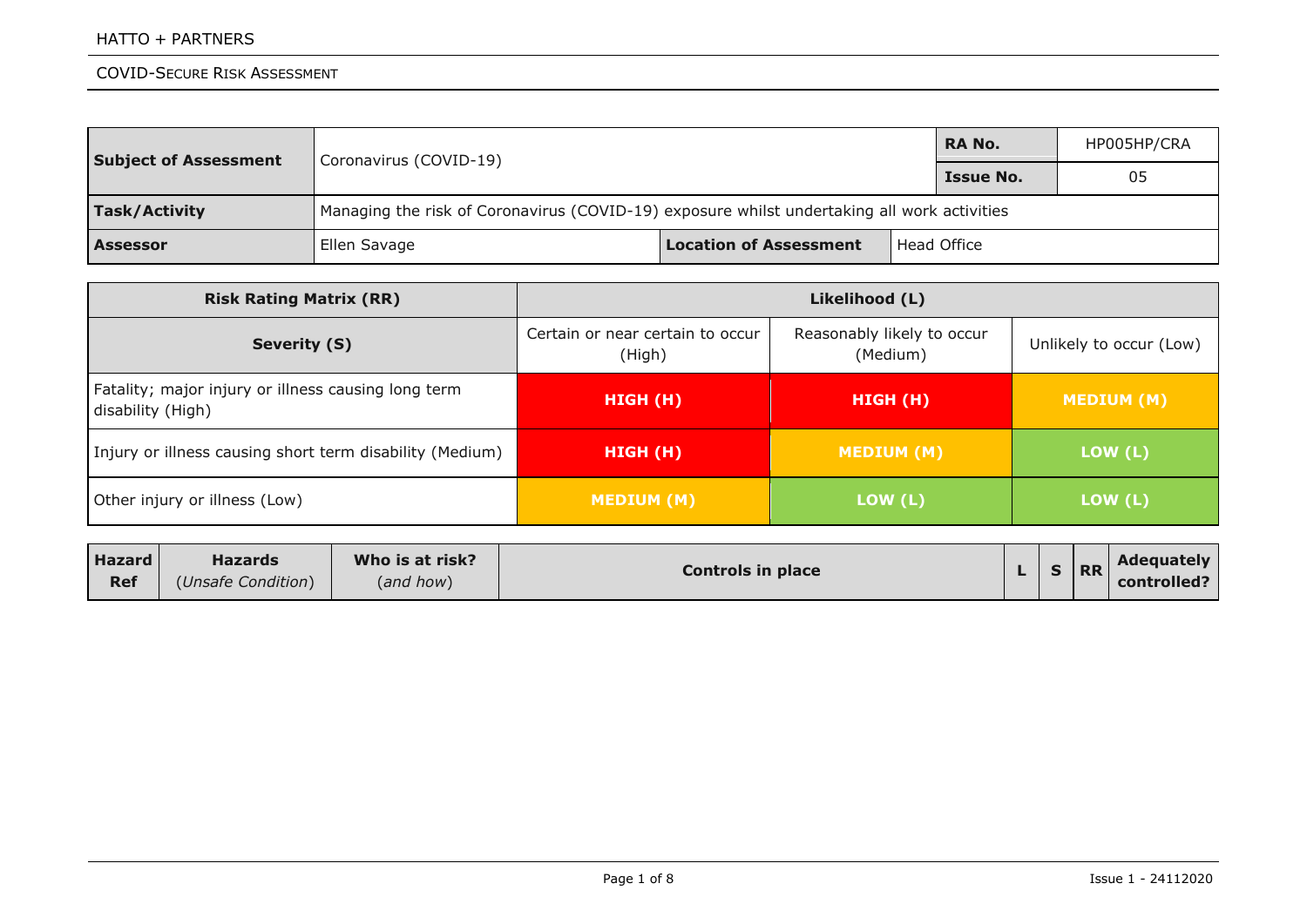| <b>Hazard</b><br><b>Ref</b> | <b>Hazards</b><br>(Unsafe Condition)                        | Who is at risk?<br>(and how)                                                                                     | <b>Controls in place</b>                                                                                                                                                                                                                                                                                                                                                                                                                                                                                                                                                                                                                                                                                                                                                                                                                                                                                                                                                                                                                                                                                                                                                                                                                                                                                                                                                                                                                                                                                                                                                                                                                                                                                                                                                                    | L | $\mathbf{s}$ | <b>RR</b> | <b>Adequately</b><br>controlled? |
|-----------------------------|-------------------------------------------------------------|------------------------------------------------------------------------------------------------------------------|---------------------------------------------------------------------------------------------------------------------------------------------------------------------------------------------------------------------------------------------------------------------------------------------------------------------------------------------------------------------------------------------------------------------------------------------------------------------------------------------------------------------------------------------------------------------------------------------------------------------------------------------------------------------------------------------------------------------------------------------------------------------------------------------------------------------------------------------------------------------------------------------------------------------------------------------------------------------------------------------------------------------------------------------------------------------------------------------------------------------------------------------------------------------------------------------------------------------------------------------------------------------------------------------------------------------------------------------------------------------------------------------------------------------------------------------------------------------------------------------------------------------------------------------------------------------------------------------------------------------------------------------------------------------------------------------------------------------------------------------------------------------------------------------|---|--------------|-----------|----------------------------------|
| $\mathbf{1}$                | COVID-19<br>(Someone infected<br>entering the<br>workplace) | <b>Employees</b><br>(A visitor or<br>employee enters the<br>workplace and<br>passes the virus<br>onto employees) | An information poster highlighting the symptoms and the risk<br>of COVID-19 is placed on entry/sign in point.<br>Symptomatic individuals will not be allowed entry; They will<br>be advised to follow NHS Online Guidance regarding self-<br>isolation, arranging for a COVID 19 test and following the<br>Test and Trace protocols for <b>England</b> and <b>Northern Ireland</b> ,<br>Test and Protect for <b>Scotland</b> and Test, Trace, Protect for<br>Wales.<br>COVID-19 information posters are placed in designated<br>locations within the workplace (toilets, notice boards etc.) for<br>all employees & visitors.<br>Best practice Hygiene requirements (handwashing etc.) are<br>being enforced and included in all inductions. Employees have<br>been instructed to wash their hands frequently for at least 20<br>seconds duration. No handshaking.<br>Employees are reminded daily to only come to work if they<br>are fit and well and to remain at home if they or anyone in<br>their household or support bubble is self-isolating.<br>Only essential visitors are permitted on site until further<br>notice.<br>Contractors are assessed and approved before being allowed<br>onto the premises, an induction will be provided to all<br>contractors.<br>A record of all contractors who have entered the premises is<br>maintained.<br>Where more than one infected employee/person is confirmed<br>within the working environment then Public Health Health<br>Protection Teams for <b>England Scotland Wales</b> or Northern<br>Ireland (as applicable) are informed in order that potential<br>outbreaks can be managed.<br>Employees are encouraged to download the Covid-19 contact<br>tracing app on their smartphones in support of controlling of<br>the virus |   | M            | L         | <b>Yes</b>                       |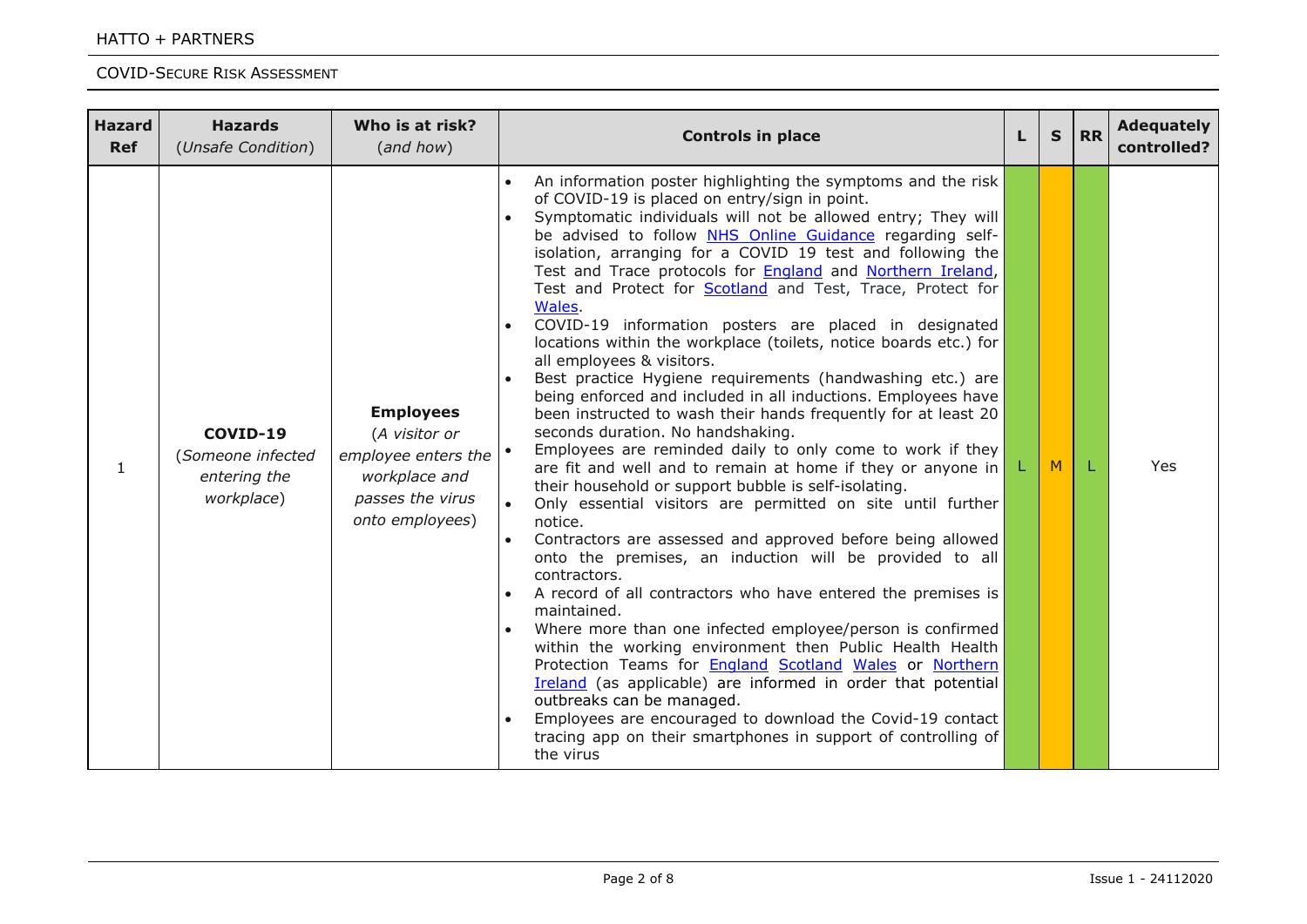| <b>Hazard</b><br><b>Ref</b> | <b>Hazards</b><br>(Unsafe Condition)                  | Who is at risk?<br>(and how)                                                         | <b>Controls in place</b>                                                                                                                                                                                                                                                                                                                                                                                                                                                                                                                                                                                                                                                                                                                                                                                                                                                                                                                                                                                                                                                                                                                                                                                                                                                                                                                                                                                                                                                                                                   | L | $\mathbf S$ | <b>RR</b> | <b>Adequately</b><br>controlled? |
|-----------------------------|-------------------------------------------------------|--------------------------------------------------------------------------------------|----------------------------------------------------------------------------------------------------------------------------------------------------------------------------------------------------------------------------------------------------------------------------------------------------------------------------------------------------------------------------------------------------------------------------------------------------------------------------------------------------------------------------------------------------------------------------------------------------------------------------------------------------------------------------------------------------------------------------------------------------------------------------------------------------------------------------------------------------------------------------------------------------------------------------------------------------------------------------------------------------------------------------------------------------------------------------------------------------------------------------------------------------------------------------------------------------------------------------------------------------------------------------------------------------------------------------------------------------------------------------------------------------------------------------------------------------------------------------------------------------------------------------|---|-------------|-----------|----------------------------------|
| $\overline{2}$              | COVID-19<br>(Someone becomes<br>ill in the workplace) | <b>Employees &amp;</b><br><b>Visitors</b><br>(Contracting COVID-<br>19 in workplace) | UK, Scottish, Northern Ireland or Welsh Government guidance<br>$\bullet$<br>to be followed.<br>A designated safe area has been identified away from other<br>staff. Persons showing signs of COVID-19 infection will be<br>removed from the workplace to the designated area, away<br>from other staff and sent home with support if required.<br>The person will be advised to follow NHS Online Guidance<br>regarding self- isolation, arranging for a COVID 19 test and<br>following the Test and Trace protocols for England and<br>Northern Ireland, Test and Protect for Scotland and Test,<br>Trace, Protect for Wales.<br>If the person is a visitor their organisation will be informed.<br>The workplace will be decontaminated following governmental<br>quidance.<br>Best practice Hygiene requirements (handwashing etc.) are<br>being enforced and included in all inductions. Employees have<br>been instructed to wash their hands frequently for at least 20<br>seconds duration. No handshaking.<br>Where more than one infected employee/person is confirmed<br>within the working environment then Public Health Health<br>Protection Teams for <b>England Scotland Wales</b> or Northern<br>Ireland (as applicable) are informed in order that potential<br>outbreaks can be managed.<br>Employees are encouraged to download the Covid-19 contact<br>tracing app on their smartphones in support of controlling of<br>the virus<br>This information has been passed onto all employees.<br>$\bullet$ |   | M           | L         | Yes                              |
| 3                           | COVID-19<br>(Contaminated<br>Workplace)               | <b>Employees &amp;</b><br>visitors<br>(Contracting COVID-<br>19 in workplace)        | UK Government quidance is being followed.<br>$\bullet$<br>Hand sanitisers have been placed in the workplace and<br>employees are encouraged to carry their own sanitary wipes.<br>Extra hygiene requirement (handwashing etc.) in place. Multi-<br>use handtowels are not used to dry hands.<br>Employees are required to implement an increased cleaning<br>$\bullet$<br>regime. Common touchpoints (door handles, etc.) and<br>equipment such as keyboards, work surfaces, etc. to be<br>regularly cleaned.<br>This information has been passed onto all employees.                                                                                                                                                                                                                                                                                                                                                                                                                                                                                                                                                                                                                                                                                                                                                                                                                                                                                                                                                      |   | M           | L         | Yes                              |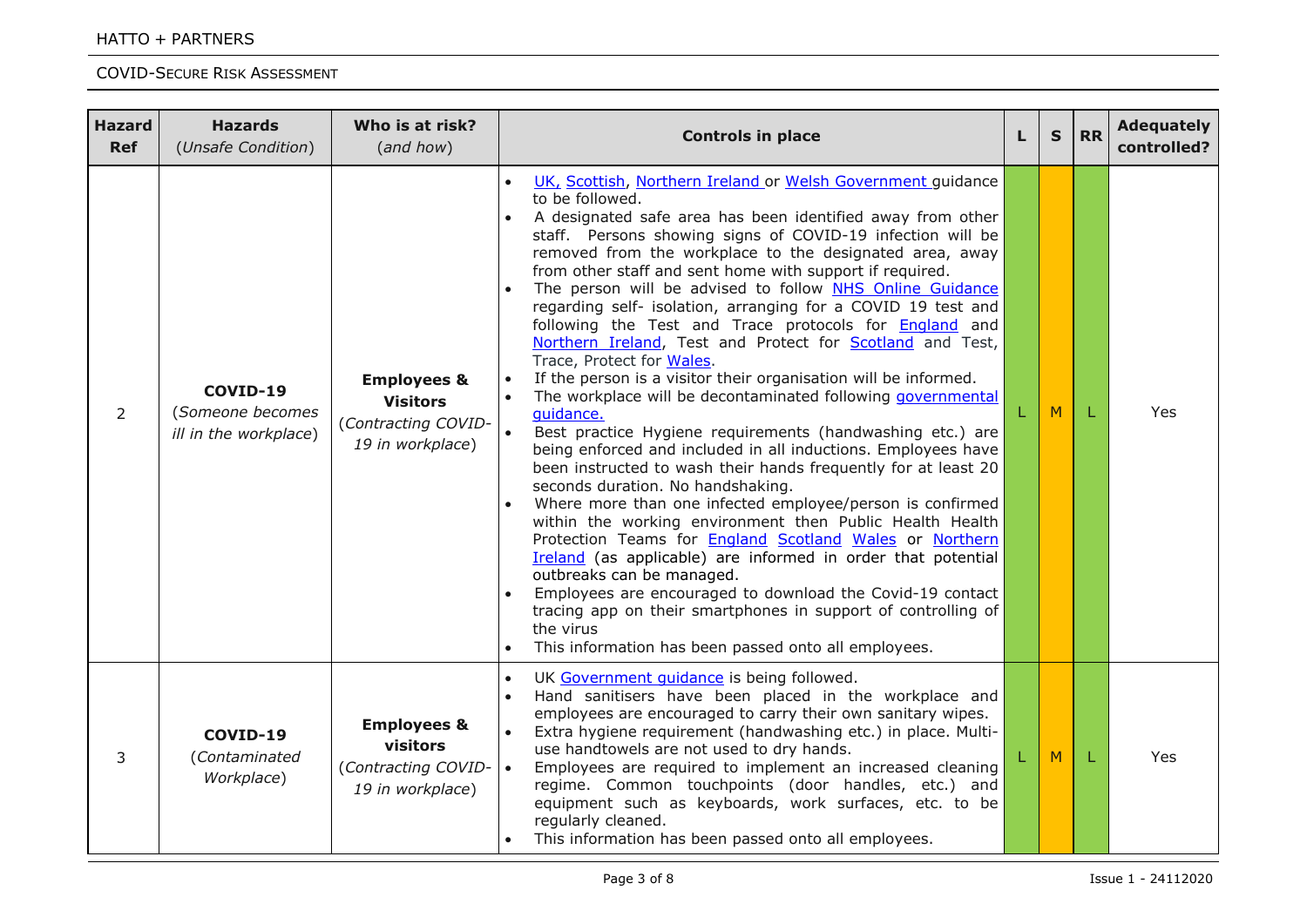#### HATTO + PARTNERS

| <b>Hazard</b><br><b>Ref</b> | <b>Hazards</b><br>(Unsafe Condition)                | Who is at risk?<br>(and how)                                                                                                     | <b>Controls in place</b>                                                                                                                                                                                                                                                                                                                                                                                                                                                                                                                                                                                                                                                                                                                                                                                                                                                                                                                                                                                                                                                                                                |  | S. | <b>RR</b> | <b>Adequately</b><br>controlled? |
|-----------------------------|-----------------------------------------------------|----------------------------------------------------------------------------------------------------------------------------------|-------------------------------------------------------------------------------------------------------------------------------------------------------------------------------------------------------------------------------------------------------------------------------------------------------------------------------------------------------------------------------------------------------------------------------------------------------------------------------------------------------------------------------------------------------------------------------------------------------------------------------------------------------------------------------------------------------------------------------------------------------------------------------------------------------------------------------------------------------------------------------------------------------------------------------------------------------------------------------------------------------------------------------------------------------------------------------------------------------------------------|--|----|-----------|----------------------------------|
| 4                           | COVID-19<br>(proximity,<br>workplace<br>gatherings) | <b>Employees &amp;</b><br><b>visitors</b><br>(A person catches<br>COVID-19 due to<br>working closely with<br>an infected person) | . UK, Scottish, Northern Ireland or Welsh Government guidance<br>to be followed.<br>• A social distancing policy has been implemented.<br>• All office based employees have been asked to work from<br>home where possible.<br>• Face coverings and other methods (increased handwashing,<br>limiting the time to as short as possible, side to side or back<br>to back working, fixed teams, etc.) are used in enclosed<br>spaces where 2 metre distancing cannot be reasonably<br>achieved.<br>• Face coverings are used by employees where they are legally<br>required and support on their use, cleaning (where applicable)<br>and disposal is provided.<br>Only business critical face to face meetings to be undertaken<br>on agreement with all involved.<br>Customer meetings to be undertaken remotely by phone or<br>video where possible.<br>Employees are encouraged to download the Covid-19 contact<br>tracing app on their smartphones in support of controlling of<br>the virus<br>• No handshaking or attendance at large meetings permitted.<br>This information has been passed onto all employees. |  | M  |           | Yes                              |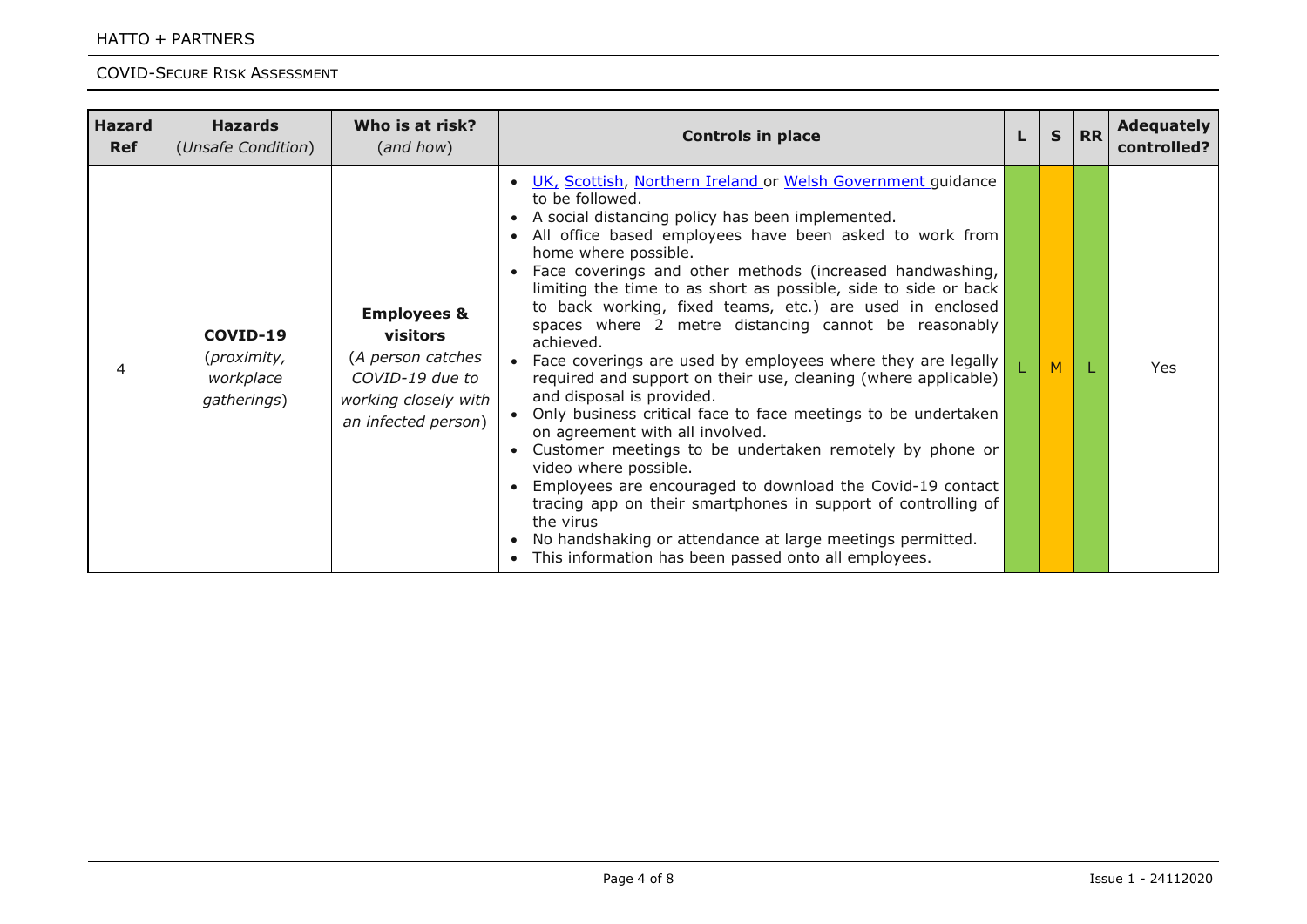#### HATTO + PARTNERS

| <b>Hazard</b><br><b>Ref</b> | <b>Hazards</b><br>(Unsafe Condition)  | Who is at risk?<br>(and how)                                                                                                                                         | <b>Controls in place</b>                                                                                                                                                                                                                                                                                                                                                                                                                                                                                                                                                                                                                                                                                                                                                                                                                                                                                                                                                                                                                                                                                                                                                                                                                                                                                                                                                                                                                                                                                                                  | S | <b>RR</b> | <b>Adequately</b><br>controlled? |
|-----------------------------|---------------------------------------|----------------------------------------------------------------------------------------------------------------------------------------------------------------------|-------------------------------------------------------------------------------------------------------------------------------------------------------------------------------------------------------------------------------------------------------------------------------------------------------------------------------------------------------------------------------------------------------------------------------------------------------------------------------------------------------------------------------------------------------------------------------------------------------------------------------------------------------------------------------------------------------------------------------------------------------------------------------------------------------------------------------------------------------------------------------------------------------------------------------------------------------------------------------------------------------------------------------------------------------------------------------------------------------------------------------------------------------------------------------------------------------------------------------------------------------------------------------------------------------------------------------------------------------------------------------------------------------------------------------------------------------------------------------------------------------------------------------------------|---|-----------|----------------------------------|
| 5                           | COVID-19<br>(Vulnerable<br>employees) | <b>Employees with</b><br>underlying health<br>conditions.<br><b>Reduced</b><br>immunity,<br>pregnancy, over<br>70, BAME, etc.<br>(Contract COVID-19<br>in workplace) | UK, Scottish, Northern Ireland or Welsh Government guidance<br>to be followed.<br>Employees have been instructed to self-isolate if they have<br>had either a high temperature (37.8 centigrade or greater) or<br>a continuous dry cough or a loss of, or change to, your sense<br>of smell or taste in the last 14 days - there have been no<br>instances of these to date.<br>Any clinically vulnerable /clinically extremely vulnerable<br>employees as defined in government guidance will work from<br>home where possible.<br>If home working is not possible arrangements are made to<br>isolate applicable employees at work where 2 metre<br>distancing is not reasonably achievable, or where 1 metre<br>plus with mitigation still does not provide sufficient assurance<br>within the working environment.<br>We have individual discussions with higher risk [older males,<br>those with a high Body Mass Index (BMI) and also those from<br>a Black, Asian or minority ethnicity (BAME) background]<br>around their particular concerns and discuss the measures we<br>have put in place to minimise transmission to keep them safe.<br>Records are kept of this review.<br>Pregnant workers may be asked to commence maternity leave<br>early if practicable.<br>The company will arrange for meetings with clients/customers<br>by video or audio conferencing where possible.<br>Employees are encouraged to download the Covid-19 contact<br>tracing app on their smartphones in support of controlling of<br>the virus | M |           | Yes                              |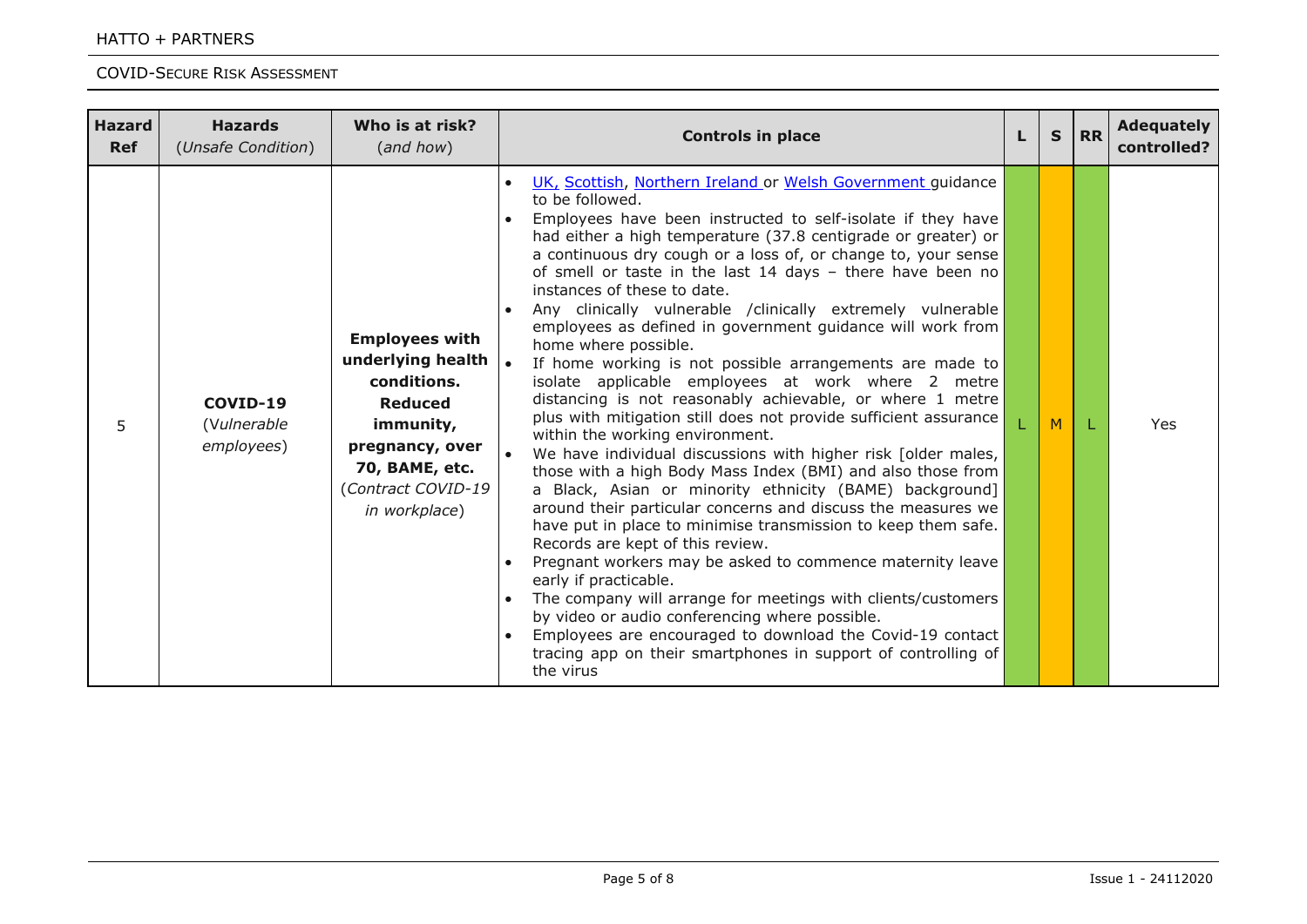| <b>Hazard</b><br><b>Ref</b> | <b>Hazards</b><br>(Unsafe Condition)                                                             | Who is at risk?<br>(and how)                                                                                                                                                                                          | <b>Controls in place</b>                                                                                                                                                                                                                                                                                                                                                                                                                                                                                                                                                                                                                                                                                                                                                                                                                                                                                                                                                                                                                                          |  | $\mathbf{s}$ | <b>RR</b> | <b>Adequately</b><br>controlled? |
|-----------------------------|--------------------------------------------------------------------------------------------------|-----------------------------------------------------------------------------------------------------------------------------------------------------------------------------------------------------------------------|-------------------------------------------------------------------------------------------------------------------------------------------------------------------------------------------------------------------------------------------------------------------------------------------------------------------------------------------------------------------------------------------------------------------------------------------------------------------------------------------------------------------------------------------------------------------------------------------------------------------------------------------------------------------------------------------------------------------------------------------------------------------------------------------------------------------------------------------------------------------------------------------------------------------------------------------------------------------------------------------------------------------------------------------------------------------|--|--------------|-----------|----------------------------------|
| 6                           | COVID-19<br>(Employees who<br>have contracted<br>$COVID-19$ )                                    | Employees,<br>visitors, members<br>of the Public,<br><b>Family members</b><br>(Contracting COVID-<br>19 in workplace)                                                                                                 | contracted COVID-19 they will be treated as off sick as per<br>normal company sickness policy.<br>Colleagues who have had contact with a symptomatic<br>employee will be made aware of the symptoms and advised to<br>follow NHS Online Guidance regarding self- isolation,<br>arranging for a COVID 19 test and following the Test and<br>Trace protocols for <b>England</b> and <b>Northern Ireland</b> , Test and<br>Protect for <b>Scotland</b> and Test, Trace and Protect for Wales.<br>Employees are encouraged to download the Covid-19 contact<br>tracing app on their smartphones in support of controlling of<br>the virus<br>Where more than one infected employee/person is confirmed<br>within the working environment then Public Health Health<br>Protection Teams for <b>England Scotland Wales</b> or Northern<br>Ireland (as applicable) are informed in order that potential<br>outbreaks can be managed.<br>The workplace will be decontaminated following governmental<br>guidance.<br>This information has been passed onto all employees. |  | M            | L         | Yes                              |
| $\overline{7}$              | COVID-19<br>(Presenteeism.<br>Symptomatic or<br>exposed employees<br>remaining in<br>workplace.) | Employees,<br>members of the<br><b>Public, Family</b><br>members<br>(Employees who are<br>symptomatic or<br>have been in contact<br>with someone with<br>COVID-19 but<br>continue to work<br>despite being<br>unwell) | UK, Scottish, Northern Ireland or Welsh Government guidance<br>to be followed.<br>Employees are advised to follow NHS Guidance online.<br>Symptomatic employees will be instructed to go home.<br>Colleagues who have had contact with a symptomatic<br>employee will be made aware of the symptoms and advised to<br>follow NHS Guidance online, or guidance for Scotland and<br>Wales as applicable.<br>Employees are reminded to isolate (stay at home) and follow<br>UK, Scottish, Welsh or Northern Ireland guidance if they have<br>been contacted by government contact tracing, or the Covid-<br>19 contact tracing app they have downloaded has directed<br>them to do so.<br>As a last resort, if we decide to suspend an employee this will<br>be on full pay unless the employee's specific contract provides<br>a right to suspend without full pay for this reason. Such a<br>suspension will not be considered a medical suspension.                                                                                                               |  | M            | L         | Yes                              |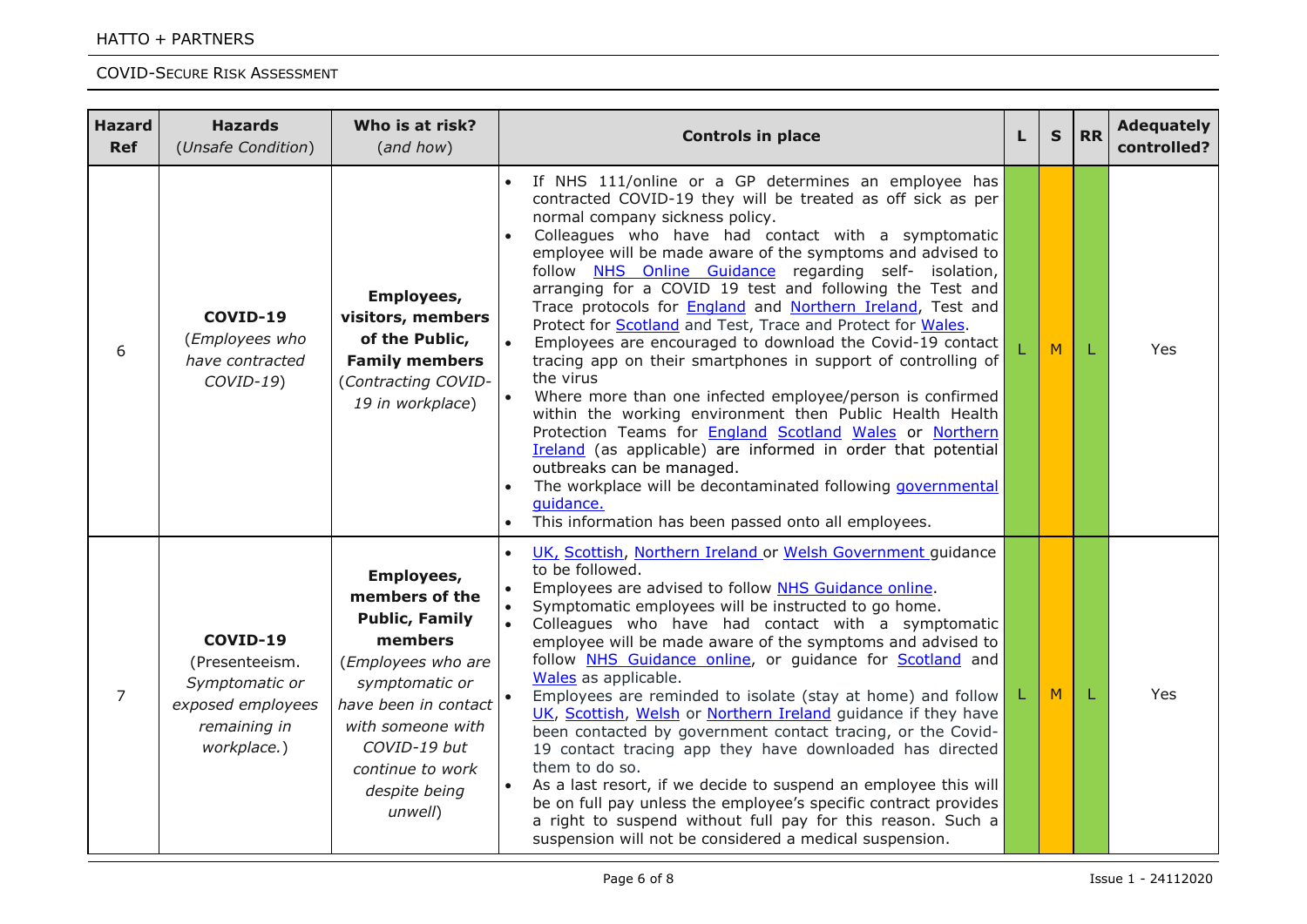| <b>Hazard</b><br><b>Ref</b> | <b>Hazards</b><br>(Unsafe Condition)          | Who is at risk?<br>(and how)                                                                                                                          | <b>Controls in place</b>                                                                                                                                                                                                                                                                                                                                                                                                                                                                                                                                                                                                                                                                                                                                                                                                                                                                              |  | S | <b>RR</b> | <b>Adequately</b><br>controlled? |
|-----------------------------|-----------------------------------------------|-------------------------------------------------------------------------------------------------------------------------------------------------------|-------------------------------------------------------------------------------------------------------------------------------------------------------------------------------------------------------------------------------------------------------------------------------------------------------------------------------------------------------------------------------------------------------------------------------------------------------------------------------------------------------------------------------------------------------------------------------------------------------------------------------------------------------------------------------------------------------------------------------------------------------------------------------------------------------------------------------------------------------------------------------------------------------|--|---|-----------|----------------------------------|
| 8                           | COVID-19<br>(Self-Isolation and<br>wellbeing) | <b>Employees</b><br>(Employees not<br>aware of the need to<br>or how self-isolate.<br>Wellbeing/Loneliness<br>issues from self-<br><i>isolation</i> ) | NHS 111 online provides advice on when to self-isolate and<br>access to an online interactive and personal checklist (Stay at<br>Home Advice) see also Scottish and Welsh advice when the<br>work is in these Nations.<br>Employees who have downloaded the Covid-19 contact<br>tracing app on their smartphones are advised to follow the<br>apps instructions in support of controlling of the virus.<br>A homeworker's risk assessment - either general or specific<br>depending on risk levels will be completed.<br>Managers are to ensure that all employees working from<br>home, where this is possible have the necessary equipment to<br>do their jobs safely.<br>Managers and colleagues are advised to keep in regular<br>contact with home workers, with frequent individual and team<br>calls utilising skype, zoom, teams etc.<br>This information has been passed onto all employees. |  | M | L         | Yes                              |
| 9                           | COVID-19<br>(Travelling abroad)               | <b>Employees &amp;</b><br>visitors<br>(A person catches<br>COVID-19 due to<br>travelling abroad)                                                      | UK Government, Scottish Government, Northern Ireland<br>Government or Welsh Government guidance to be followed.<br>FCO provides Foreign Travel advice for travellers.<br>CIPD provides advice for <b>travellers returning to work from</b><br>affected areas.<br>We do not insist on employees travelling to work to an area<br>with a higher risk of COVID-19.<br>Employees are granted permission to cancel at short notice<br>any pre-booked annual leave to an affected area i.e. no<br>pressure to travel to affected destinations.                                                                                                                                                                                                                                                                                                                                                              |  | M | L         | Yes                              |
| 10                          | COVID-19<br>(Information failure)             | <b>Employees &amp;</b><br>visitors<br>(Escalation/de-<br>escalation of<br>Pandemic)                                                                   | The company has a designated COVID-19 Appointed Person<br>whose responsibilities include;<br>- Signing up to relevant websites to receive timely updates<br>- Monitoring relevant websites & news outlets<br>We have displayed a covid-19 secure poster (England only)                                                                                                                                                                                                                                                                                                                                                                                                                                                                                                                                                                                                                                |  | M | L         | Yes                              |